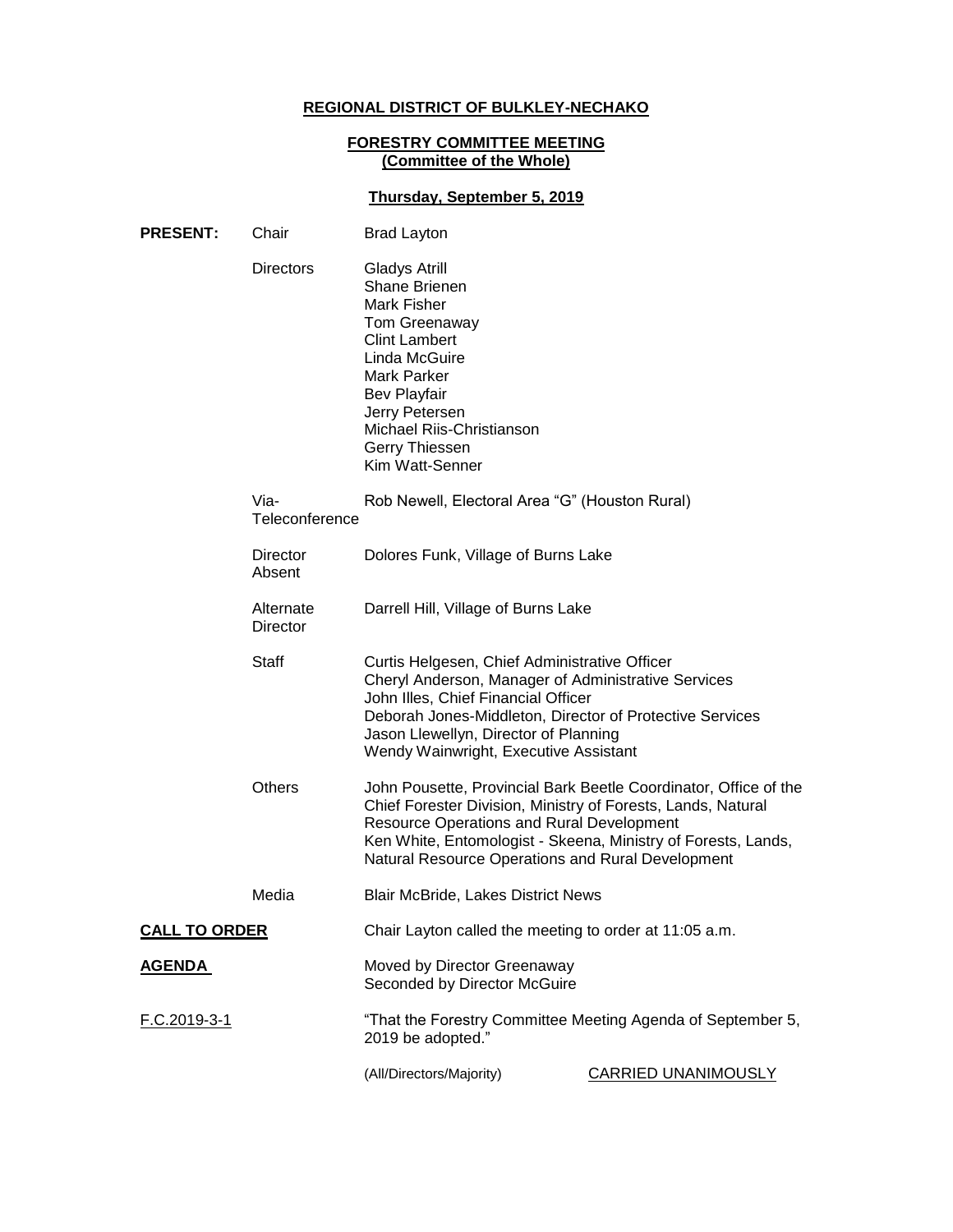Forestry Committee Meeting September 5, 2019 Page 2

### **MINUTES**

| <b>Forestry Committee Meeting</b> | Moved by Director Petersen                                                    |
|-----------------------------------|-------------------------------------------------------------------------------|
| Minutes $-$ June 6, 2019          | Seconded by Director Greenaway                                                |
| F.C.2019-3-2                      | "That the Forestry Committee Meeting Minutes of June 6, 2019<br>be approved." |

(All/Directors/Majority) CARRIED UNANIMOUSLY

### **DELEGATION**

### **MINISTRY OF FORESTS, LANDS, NATURAL RESOURCE OPERATIONS AND RURAL DEVELOPMENT – John Pousette, Provincial Bark Beetle Coordinator, Office of the Chief Forester Division and Ken White, Entomologist, Skeena – Update re: Overview of the Provincial Bark Beetle Situation and Bark Beetle specific to the Regional District of Bulkley-Nechako**

Chair Layton welcomed John Pousette, Provincial Bark Beetle Coordinator, Office of the Chief Forester Division and Ken White, Entomologist, Skeena, Ministry of Forests, Lands, Natural Resource Operations and Rural Development.

Messrs. White and Pousette provided a PowerPoint Presentation.

### **Bark Beetle Activates in the Skeena Region**

- Monitoring
- Harvesting
- Record Keeping
- 2018 Flight Lines
- Omineca Region vs. Skeena Region 2013-2018
- **Other Beetles** 
	- o Mountain Pine Beetle
	- o Western Balsam Bark Beetle

### **Spruce Bark Beetle Outbreak**

- Why Spruce Beetle now?
	- o Weather changes in the Mackenzie and Prince George areas
- 2018 Spruce Beetle Mortality
- Current Actions
	- o Annual Beetle Summit-November
	- o Community outreach and public engagement
	- $\circ$  Forest health funding Landbase Investment (LBI) account surveys
	- o Direction for licensee Spruce Beetle Action Plans, monitor and evaluate performance
	- o Support continuing research on shelf life of bark beetle killed timber
	- o Improve licensee hauling and storage behaviors
	- o Funnel traps and trap trees.

Mr. White provided an overview of the provincial funding for forest health allocated to the Omineca and Skeena region of \$2.01M. The funding is apportioned to aerial overviews, monitoring and a minimum amount for research.

Chair Layton brought forward community leader concerns in regard to stumpage and sawmill curtailments. Small-scale salvagers have a willingness to harvest spruce beetle trees but because of current stumpage rates, it is not economical to harvest the timber. In the past trap tree programs were implemented by the government to utilize the fiber and mitigate the impact of the spruce beetle. Mr. Pousette noted that in the Prince George Timber Supply Area licencees have been requested to move their harvesting into spruce beetle areas to mitigate the impacts.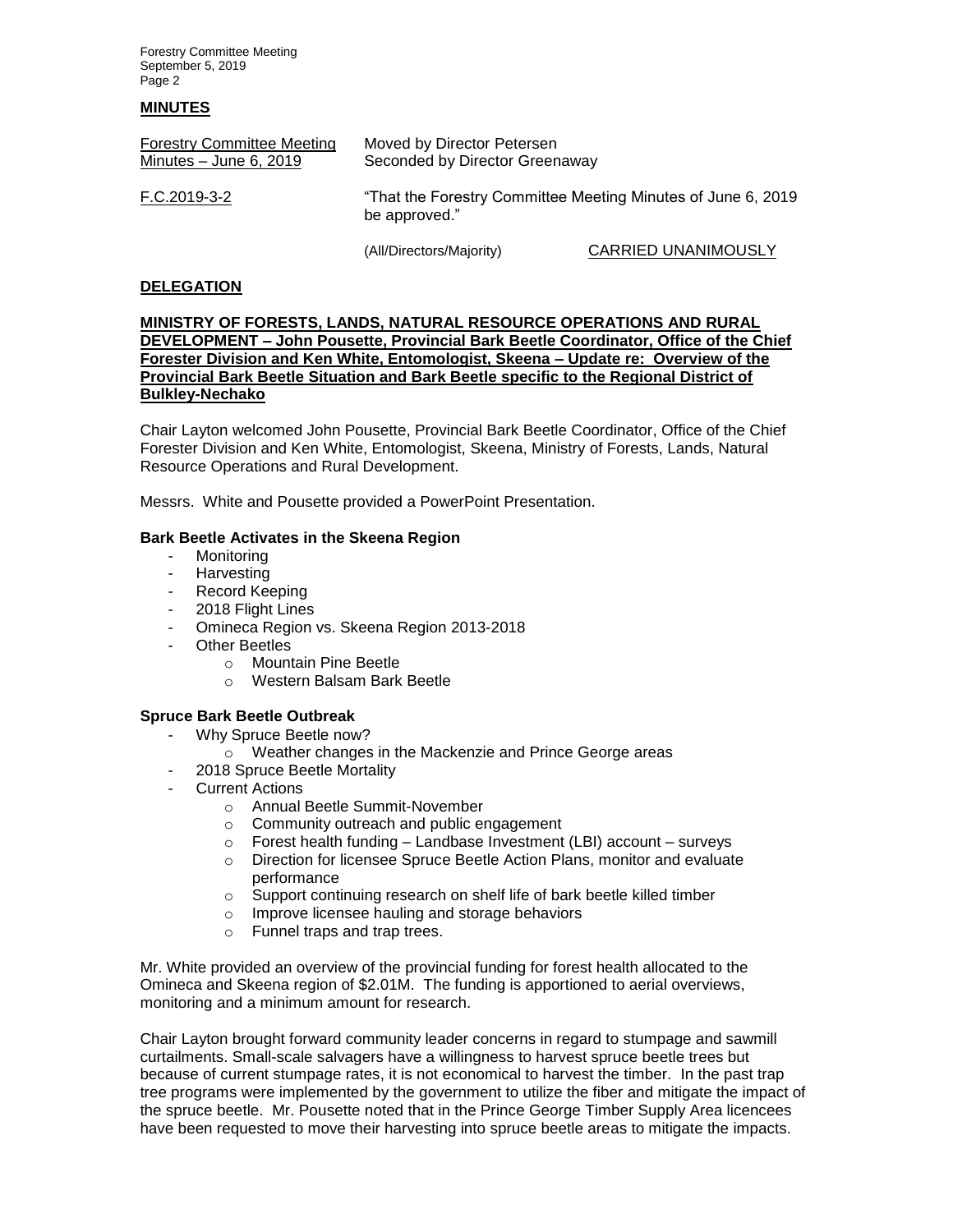# **DELEGATION (CONT'D)**

Mr. White mentioned that a new person has been hired in the Smithers FLNRORD District office to facilitate small scale salvaging for the Skeena region. Discussion took place in regard to personel in Prince George for the Omineca/Prince George region to address small scale salvaging.

Chair Layton brought forward concerns in regard to the impending shortage of timber supply and the importance of addressing the spruce beetle. He noted the Province's duty to manage the forests for the public and on the need for on the ground action for spruce beetle to address the potential impacts. Mr. Pousette commented that the Chief Forester takes into consideration a number of factors and values in the overall health of the forests. There are a number of values to consider in regard to the challenges of the spruce beetle along with challenges in accessing the spruce beetle killed timber in the Omineca region.

Discussion took place in regard to market impacts to harvesting and addressing spruce beetle timber.

Director Atrill questioned the impact of the aspen leaf liner in regard to the overall forest health. Mr. White noted that monitoring is taking place in regard to the aspen leaf liner and other factors impacting the aspen. He mentioned that there are a number of factors that can impact the timber that are difficult to foresee. Mr. White referenced the timeline and impact of the Mountain Pine Beetle. He noted that climate change and a number of factors such as other beetles can't be predicted. Director Thiessen spoke of the impacts of weather to the overall forest health. He brought forward concerns in regard to the monies that are being removed from the region from forestry and the investment in forest health is not enough. The importance of adequate funding for forest health was discussed.

Discussion took place in regard to:

- significant small scale salvaging of fir beetle in the Prince George Timber Supply Area
- harvesting on the landbase in Sweden intensive forestry
- B.C. extensive forestry
- Cruise based and scale based salvaging
- Spruce beetle stands are more diverse stands vs. the pine stands of the Mountain Pine Beetle
- Trap tree program
	- $\circ$  Approvals for the program are very lengthy and not timely
	- o Requires further resources
- Further funding resources is required for forest health
- Forest health funding is apportioned from the Landbased Investment Strategy funding.

Chair Layton thanked Messrs. Pousette and White for attending the meeting.

### **CORRESPONDENCE**

Ministry of Forests, Lands, Natural Resource Operations And Rural Development -Invitation to Collaborate with The Province of BC – Lakes Landscape -Level Planning Pilot Project – An Introductory Letter

Curtis Helgesen, CAO spoke with the consultant of the Lakes Landscape – Level Planning Pilot Project in regard to scheduling a meeting for September 30, 2019 from 3:30-4:30 pm. The Consultants will be meeting with stakeholders throughout the week. Discussion took place in regard to requesting a meeting later in the week of September 30 to October 4, 2019 and extending an invitation to the Lakes Timber Supply Community Advisory Committee. An alternative meeting date was suggested for Thursday, October 3, 2019.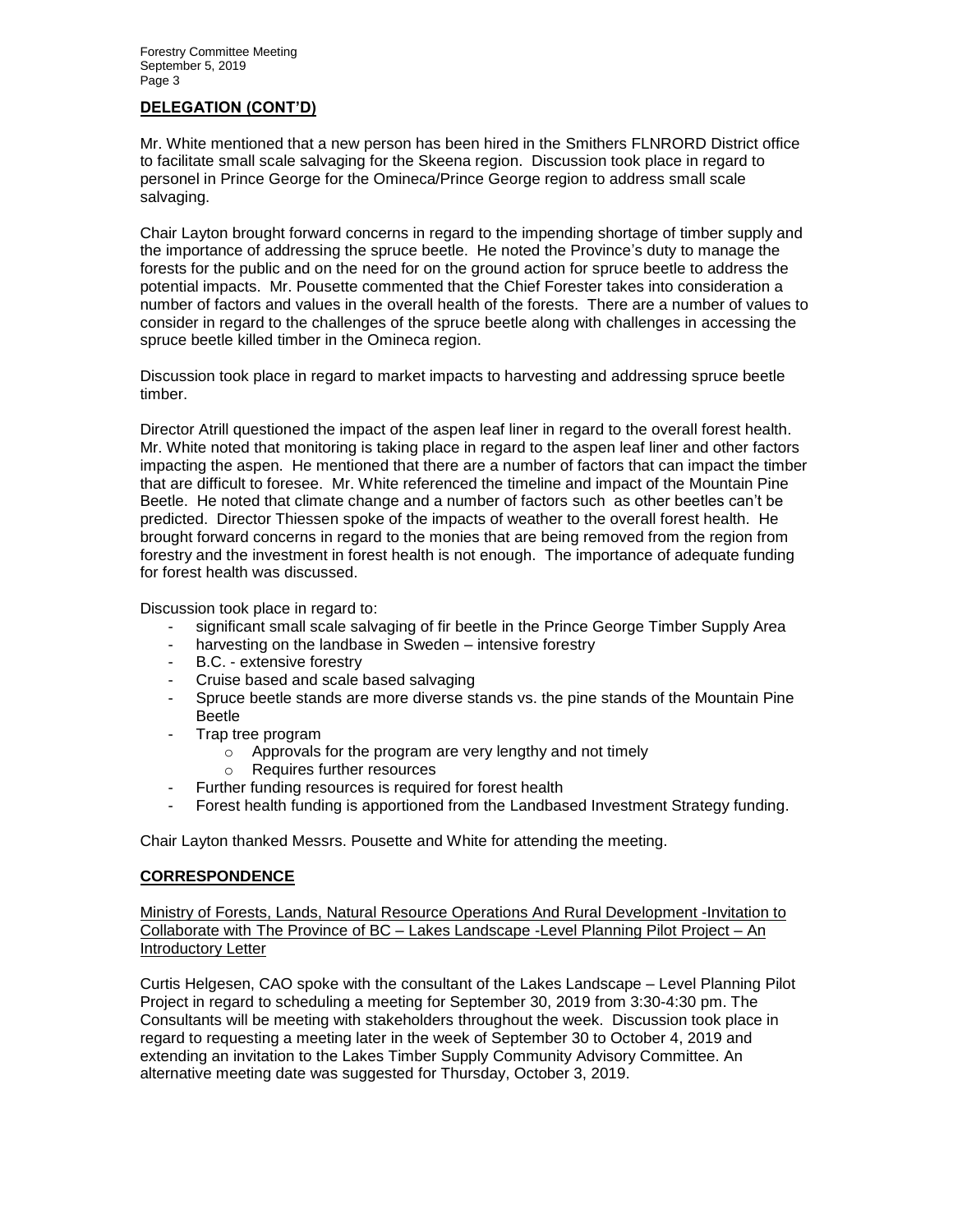Forestry Committee Meeting September 5, 2019 Page 4

### **DISCUSSION ITEMS**

#### **1. Interior Forest Renewal Engagement – A Regional RDBN Voice**

Discussion took place regarding:

- the importance of completing the Interior Forest Renewal Engagement feedback forms
- Concerns and frustrations in regard to the structure of a number of the engagement sessions
	- o inconsistent formats and reporting after the meetings
- The only meeting Chair Layton received reporting afterward was the Smithers meeting
- The importance of engagement sessions that are consistent and provide reporting out.

Chair Layton spoke of bringing forward the issue to the Honourable Doug Donaldson, Minister of Forests, Lands, Natural Resource Operations and Rural Development at the 2019 UBCM Convention. Director McGuire noted the importance of speaking with Eamon O'Donoghue, Assistant Deputy Minister, Ministry of Forests, Lands, Natural Resource Operations and Rural Development.

Director Brienen spoke of regionally working to ensure that timber remains in a community for processing. He spoke of the impacts to the District of Houston and its community members when the mill closed in Houston in 2016. Director Brienen mentioned the forest downturns that have taken place in the past and impacts of mill closures. He spoke of the importance of working together during the challenges but to continue to work as forestry recovers to ensure that the challenges do not reoccur and long-term plans are in place to mitigate issues. Director Brienen noted the importance of continuing to work as communities and with government during favourable times to ensure the long-term economic viability of forest communities and the need to learn from the past.

Director Brienen spoke of the need for reforestation education. Chair Layton suggested having FLNRORD staff to speak at a future Forestry Committee meeting in regard to reforestation. He also included the need to understand volume and area based harvesting and returns on silviculture.

| <b>Forestry Policy</b><br><b>Engagement Sessions</b> | Moved by Director Brienen<br>Seconded by Director McGuire |                                                                                                                                                                                                                                                                                                  |  |
|------------------------------------------------------|-----------------------------------------------------------|--------------------------------------------------------------------------------------------------------------------------------------------------------------------------------------------------------------------------------------------------------------------------------------------------|--|
| F.C.2019-3-3                                         |                                                           | "That the Forestry Committee recommend that the Board write a<br>letter to Eamon O'Donoghue, Assistant Deputy Minister<br>providing feedback in regard to the inconsistent format and<br>reporting afterwards of the Interior Forest Renewal Engagement<br>Sessions held throughout the region." |  |
|                                                      | (All/Directors/Maiority)                                  | <b>CARRIED UNANIMOUSLY</b>                                                                                                                                                                                                                                                                       |  |

### **2. Chair Layton – Update from Geoff Recknell, Regional Executive Director, Skeena, Ministry of Forests, Lands, Natural Resource Operations and Rural Development**

Chair Layton provided a brief overview of the e-mail correspondence from Geoff Recknell, Regional Executive Director, Skeena, Ministry of Forests, Lands, Natural Resource Operations and Rural Development. He identified the need to speak to Coastal GasLink in regard to the utilization of fiber on pipeline right of way. The B.C. Oil and Gas Commission is scheduled to meet with the Board on October 10, 2019.

Chair Layton spoke of the complexities of the tariff fund and stumpage issues.

The lack of engagement to changes to the *Forest Range & Practices Act* and the challenges from lack of capacity and resources in regard to Range staff within FLNRORD was discussed. Director Parker will bring forward the concerns to the Minister of Agriculture.